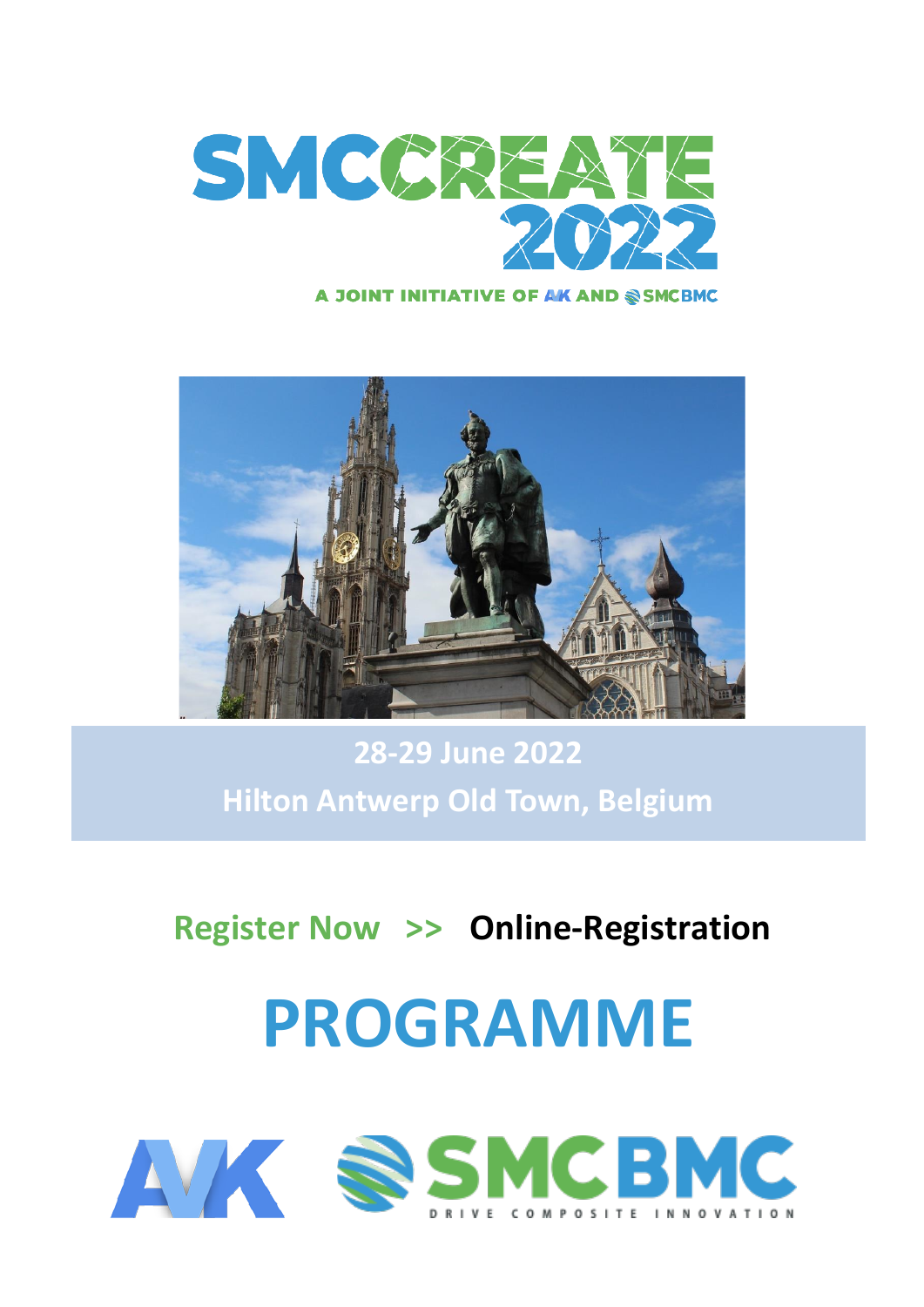# **CONFERENCE – DAY ONE – June, 28 th 2022**

#### **10:00 – 10:10 Welcome**

[AVK & European Alliance for SMC/BMC]

#### **Market and Economics**

- **10:10 – 10:30 Trends and developments in the European composites and SMC/BMC markets** [Dr. Elmar Witten, AVK]
- **10:30 – 11:00 SMC BMC economics: main cost factors for part production from SMC or BMC** [Michael Polotzki, Menzolit]

#### **Sustainability**

**11:00 – 11:30 Design for sustainability: where SMC can make the difference?** [Thomas Wegman, AOC & Eric Morvan, STS]

#### *11:30 – 12:00 Coffee Break*

#### **Part Design**

- **12:00 – 12:30 Design and modelling of sheet moulding compounds- from material cards to part design** [Zakariya Boufaida, OCV]
- **12:30 – 13:00 Effective SMC component design by structural analysis and flow simulation** [Dr. Christian-André Keun, CompriseTec]

#### *13:00 – 14:00 Lunch Break*

- **14:00 – 14:30 Alstom technical roadmap for interiors – a way to develop designs, standards and best in class solution** [Ismael Bavandi, Alstom]
- **14:30 – 15:00 Design for manufacture** [Joachim Froment]

*15:00 – 15:30 Coffee Break*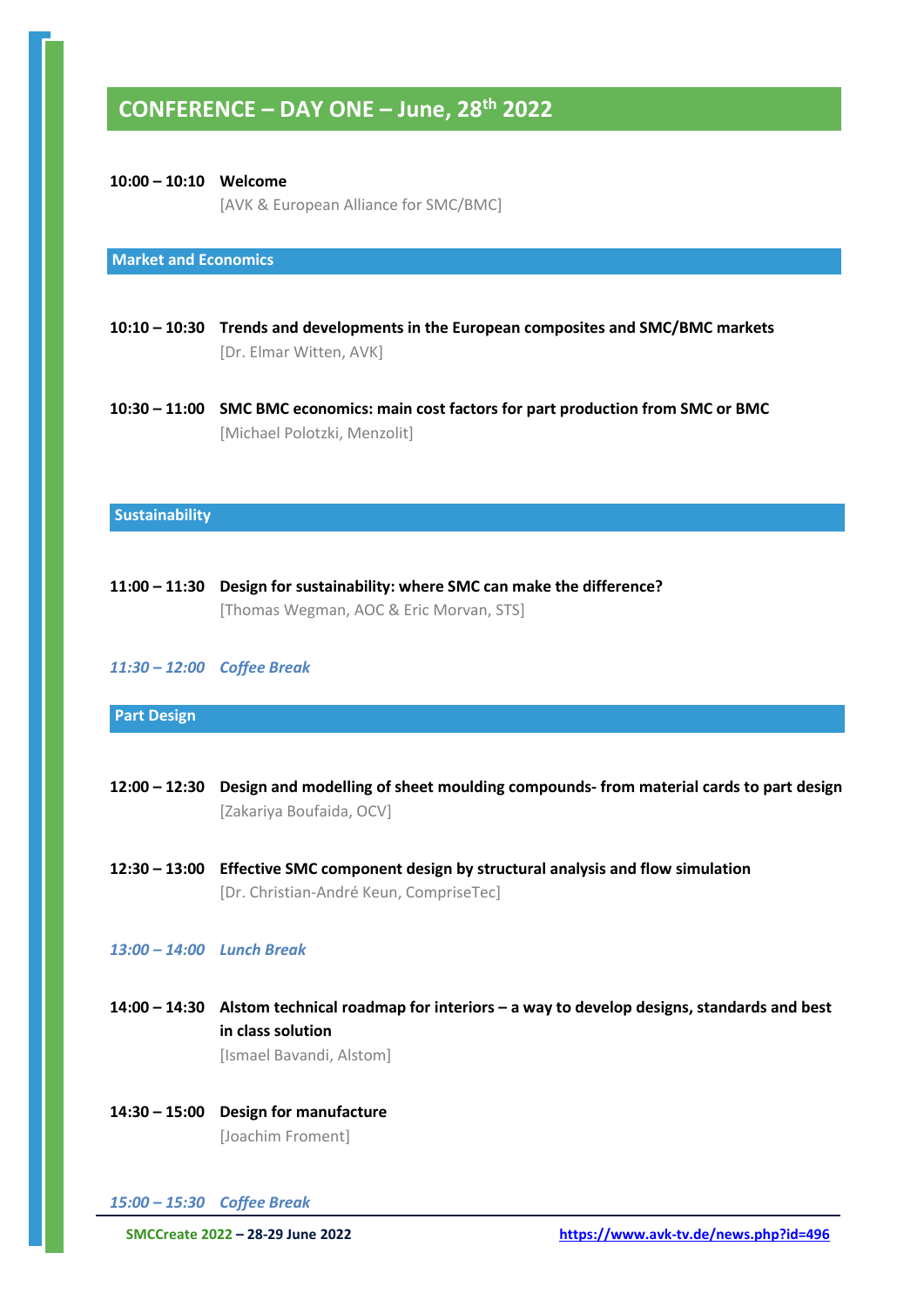**15:30 – 16:00 Design for manufacturing: Integral approach for the design and production of SMC components**

[Jean-Luc Labonne]

#### **Colouring SMC**

**16:00 – 16:30 Colouring SMC** [Ron van der Leeuw, Chromaflo Technologies B.V.]

**SMC BMC Design Award**

**16:30 – 17:00 Presentation of the SMC BMC Design Award finalist** [To be confirmed at JEC World]

# **CONFERENCE - DAY TWO – June, 29 th 2022**

#### **Carbon SMC**

**09:00 – 09:30 Carbon SMC - high performance delivered at industrial scale** [Guillermo Astorqui, Astar]

#### **Mobility & Automotive Applications**

**09:30 – 10:00 Multi-material solution for future mobility: integration multiple material technologies (incl. battery covers)** [Mike Siwajek, Teijn Automotive]

- **10:00 – 10:30 SMC & BMC as a material of the future in the era of green deal implementation strategies in the e-mobility** [Peter Ooms, Lorenz Kunststofftechnik GmbH]
- **10:30 – 11:00 The SMC a pioneer material for the first evolution from metal to plastic in automotive components for electrification**

[Javier Martinez Cue, Batz Group]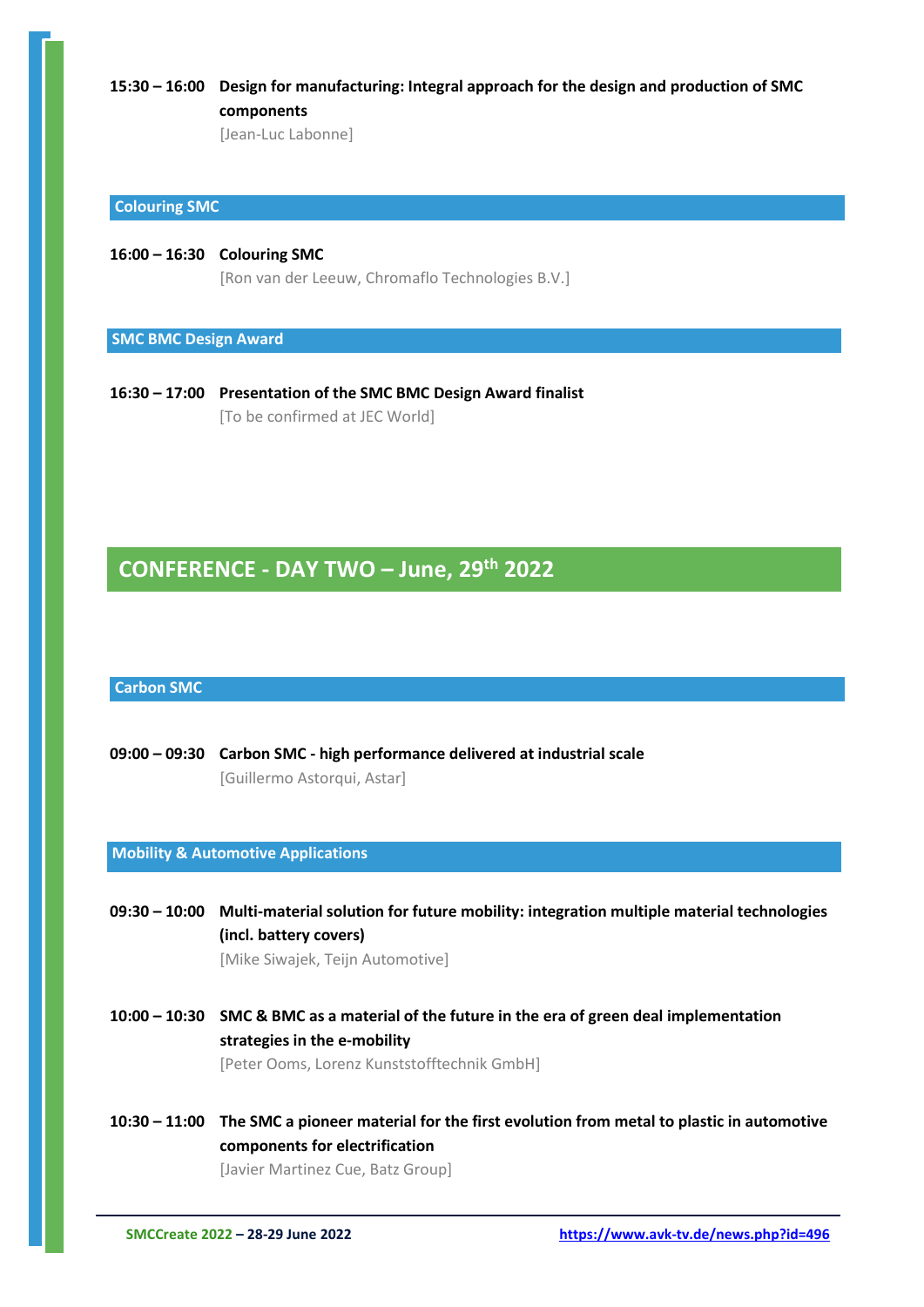#### *11:00 – 11:30 Coffee Break*

#### **11:30 – 12:00 Advanced phenolic SMC for EV battery enclosure applications**

[Dr. Lars Moser & Ian Swentek, Westlake Epoxy]

- **12:00 – 12:30 Development of a carbon-SMC rear frame for a worldcup downhill mountainbike** [Raphael Setz, Blackwave]
- **12:30 – 13:00 Discussion**
- *13:00 – 14:00 Lunch Break*

*14:00 End of the Conference*

# **Participation fees (excl. of VAT)**

▪ **AVK members & SMC BMC Association members: EUR 995,-** *[plus the value added tax (VAT) at the statutory rate applicable at the time (currently 21%) in Belgium]*

\_\_\_\_\_\_\_\_\_\_\_\_\_\_\_\_\_\_\_\_\_\_\_\_\_\_\_\_\_\_\_\_\_\_\_\_\_\_\_\_\_\_\_\_\_\_\_\_\_\_\_\_\_\_\_\_\_\_\_\_\_\_\_\_\_\_\_\_\_\_\_\_\_\_\_\_\_\_\_

**■** Non members: EUR 1.195,-*[plus the value added tax (VAT) at the statutory rate applicable at the time (currently 21%) in Belgium]*

#### **Progressive rates for more than 1 company participants:**

50% discount for the 2nd, 3rd, 4th etc. participant. To register more than one participant, please send us an e-mail.[: info@avk-tv.de](mailto:info@avk-tv.de)

#### **Special rate for students:**

Students (with proof – student ID) get a 50% discount, please email us to register: [info@avk-tv.de](mailto:info@avk-tv.de)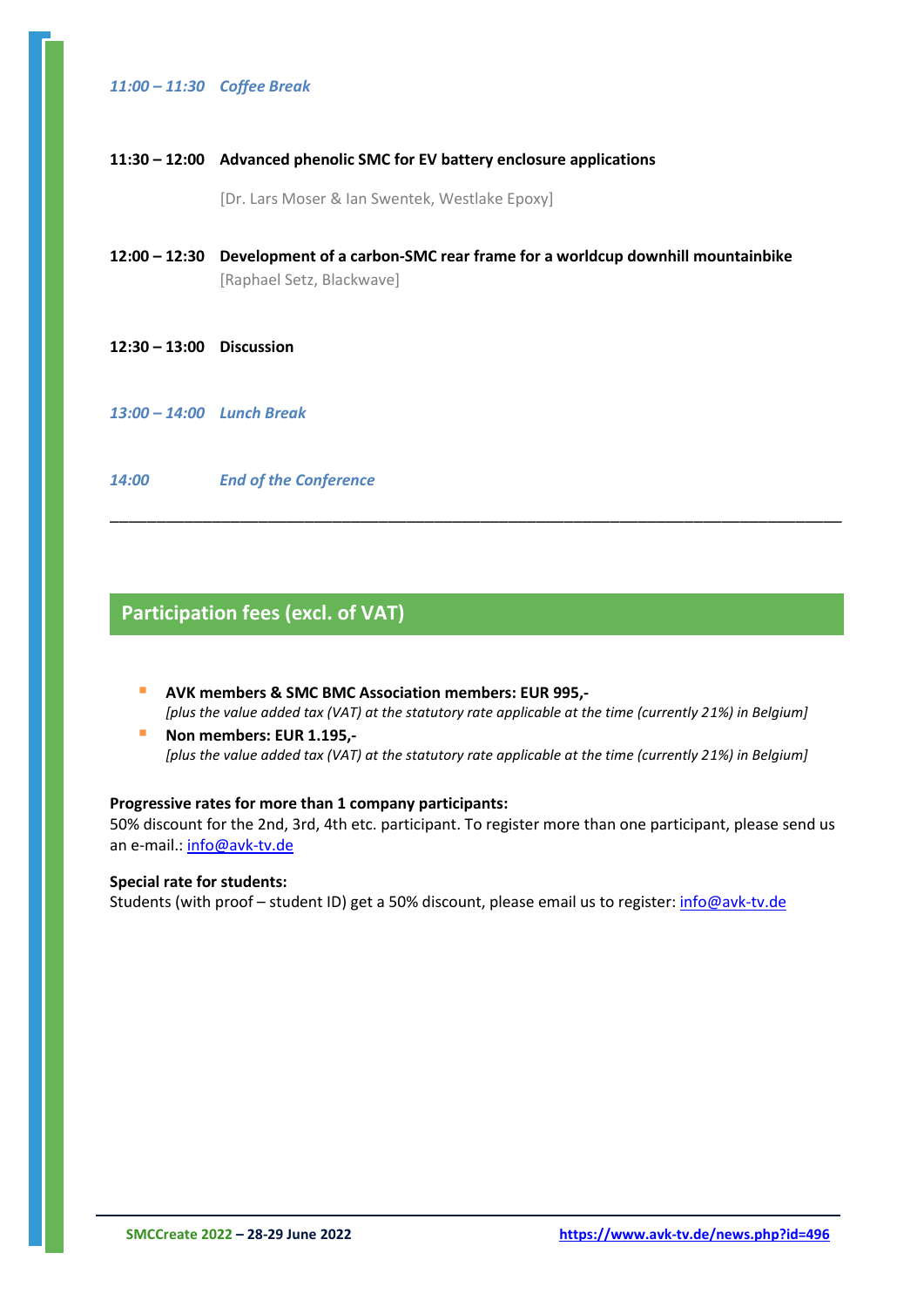#### The attendance fee includes Conference documentation, lunch, drinks during breaks and dinner. **ORGANISATION**

Please note: The overnight stay at the hotel is not included. Please book your hotel room **as soon as possible**. Please follow the link for booking directly at the **HILTON ANTWERP OLD TOWN – [Click here](https://nam02.safelinks.protection.outlook.com/?url=http%3A%2F%2Feventsathilton.com%2Flink%2F62027b929d606df0e5e955c9&data=04%7C01%7Calexia.dewinter%40hilton.com%7C177b52eac7524e84ddaf08d9eb0dcd77%7C660292d2cfd54a3db7a7e8f7ee458a0a%7C0%7C0%7C637799266781927949%7CUnknown%7CTWFpbGZsb3d8eyJWIjoiMC4wLjAwMDAiLCJQIjoiV2luMzIiLCJBTiI6Ik1haWwiLCJXVCI6Mn0%3D%7C3000&sdata=YitaczqfYShA7C%2FXoBoIIVPkOWEyy9z4ETtwdmtvdDc%3D&reserved=0) to [book.](https://nam02.safelinks.protection.outlook.com/?url=http%3A%2F%2Feventsathilton.com%2Flink%2F62027b929d606df0e5e955c9&data=04%7C01%7Calexia.dewinter%40hilton.com%7C177b52eac7524e84ddaf08d9eb0dcd77%7C660292d2cfd54a3db7a7e8f7ee458a0a%7C0%7C0%7C637799266781927949%7CUnknown%7CTWFpbGZsb3d8eyJWIjoiMC4wLjAwMDAiLCJQIjoiV2luMzIiLCJBTiI6Ik1haWwiLCJXVCI6Mn0%3D%7C3000&sdata=YitaczqfYShA7C%2FXoBoIIVPkOWEyy9z4ETtwdmtvdDc%3D&reserved=0)**

#### **Conference Hotel:**

Hilton Antwerp Old Town Tel: +32 3 2041212

Groenplaats 32 [https://www.hiltonhotels.de/belgien/hilton-antwerp-old](https://www.hiltonhotels.de/belgien/hilton-antwerp-old-town/)[town/](https://www.hiltonhotels.de/belgien/hilton-antwerp-old-town/) Antwerp, 2000 [antwerp.reservations@hilton.com](mailto:antwerp.reservations@hilton.com)

Belgium

**The rates for the rooms are (breakfast included):** Single room: EUR 169,- (incl. VAT + 2,97 EUR City tax)

**Please note:** To be sure that you get an accommodation at the Hilton Antwerp Old Town, **please order your hotel as soon as possible**. If you need help, do not hesitate to contact the AVK.

## **The Conference venue:**

Located in the heart of historic Belgium, the Hilton Antwerp Old Town hotel offers a central location in Antwerp, an ideal base to discover the beautiful and historic city and great shopping. Combining oldworld charm and stylish sophistication, the hotel overlooks the city's historic town square and Belgium's finest architecture.

# **Cancellations:**

With cancellation up to 2 weeks (until 13<sup>th</sup> June 2022) before the conference takes place 50% of the participant fee will be charged. After this date we will have to charge the full participation fee. It is possible to nominate a substitute.

#### **Organizer:**

#### **AVK-TV GmbH**

Contact: Dr. Elmar Witten Am Hauptbahnhof 10 60329 Frankfurt am Main GERMANY Tel: +49 69 271077-0 Fax: +49 69 271077-10

#### <mailto:info@avk-tv.de>

[www.avk-tv.de,](http://www.avk-tv.de/)<https://www.avk-tv.de/framed.php?iframe=https://www.smc-bmc.info/>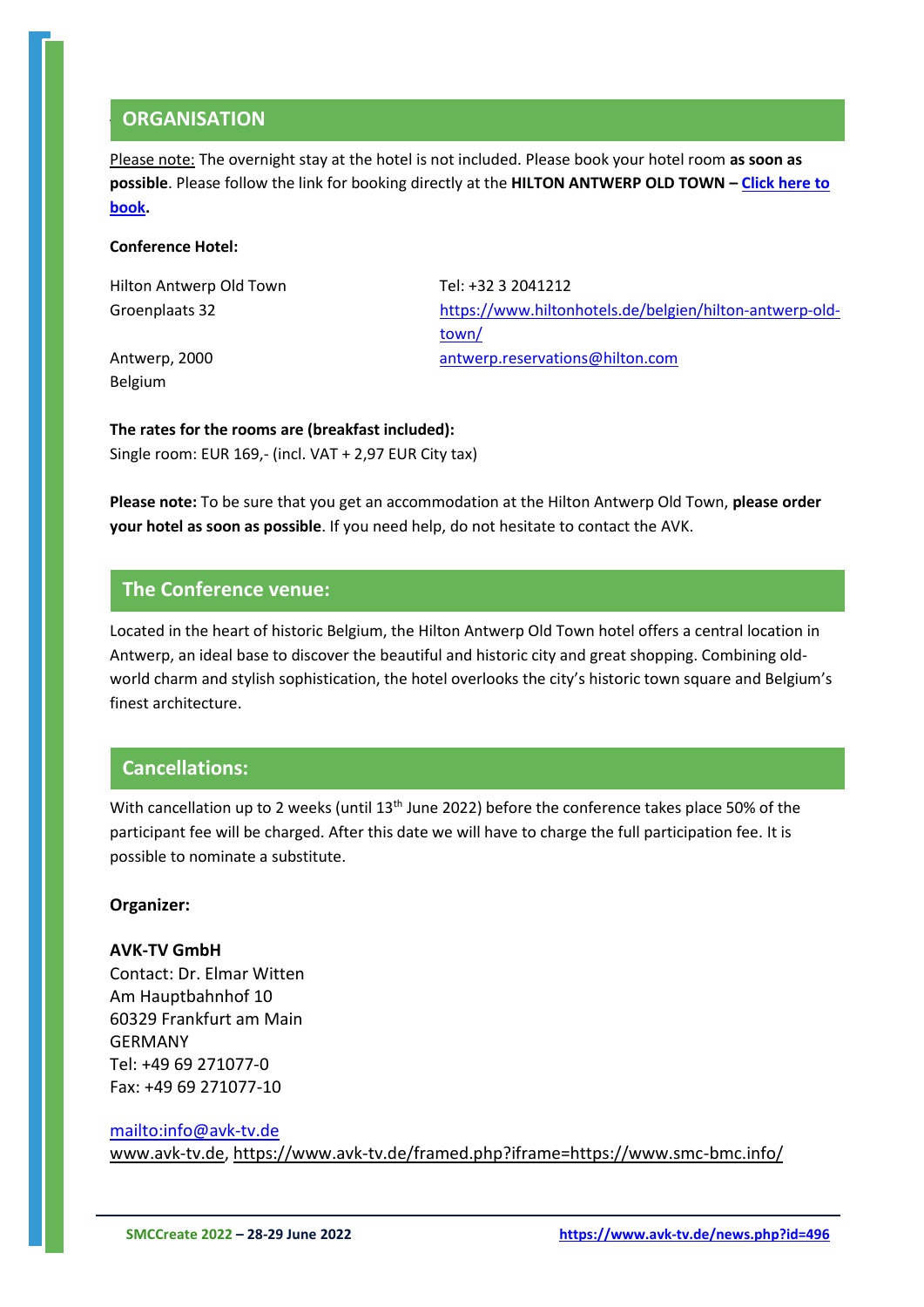### **AVK expert task force SMC/BMC**

AVK, the German Federation of Reinforced Plastics, is the professional German association for fiber-reinforced plastics and composites. It represents the interests of manufacturers and processors both in Germany and at the European level. Its range of services includes specialized workgroups, seminars and conferences as well as the provision of market-specific information [\(www.avk-tv.de\)](http://www.avk-tv.de/). The aim of the AVK expert task force SMC/BMC is coordinating procedures regarding SMC and BMC material optimization. In Germany, AVK is one of four support organizations of GKV, the General Association of the Plastics Processing Industry. Within Europe, it is a member of the European umbrella association for composites, EuCIA (European Composites Industry Association). AVK is a founding member of Composites Germany.

#### **European Alliance for SMC BMC**

The European Alliance for SMC BMC is an industry association of European companies involved in the SMC and BMC technology, promoting the benefits of SMC BMC Composite solutions through:

- Connecting key stakeholders in the supply chain
- Providing details on typical end-uses
- Explaining the features and associated benefits
- Making available design information to engineers and designs
- Facilitating the information exchange at selected events

More information about the European Alliance for SMC BMC on [https://smcbmc-europe.org/.](https://smcbmc-europe.org/)

The European Alliance is an association operating under the umbrella of EuCIA in Brussels, Belgium.